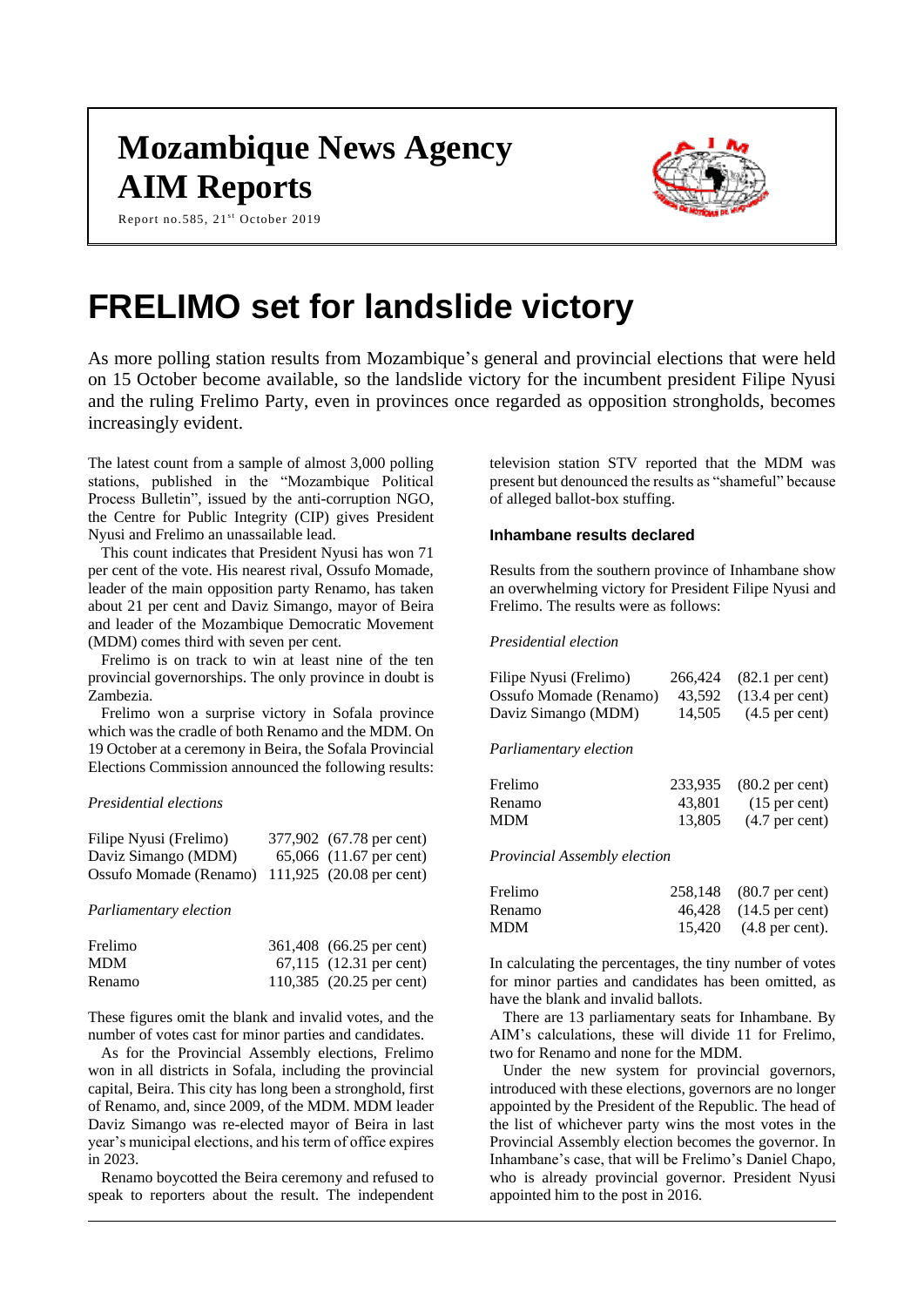## **Victory for Frelimo in Maputo City**

*Presidential election:*

| Filipe Nyusi (Frelimo) | 276,087 (69.23 per cent) |
|------------------------|--------------------------|
| Ossufo Momade (Renamo) | 91,471 (22.98 per cent)  |
| Daviz Simango (MDM)    | 29,471 (7.39 per cent)   |

*Parliamentary election*

| Frelimo    | 242,105 (61.66 per cent). |
|------------|---------------------------|
| Renamo     | 109,362 (27.85 per cent)  |
| <b>MDM</b> | 30.646 (7.81 per cent).   |

These figures omit minor parties and candidates. There were 23 minor parties standing in the parliamentary election. Between them, they took about 2.6 per cent of the vote.

The turnout in the capital was around 52 per cent. About 1.9 per cent of the votes cast were blank and 1.5 per cent were invalid.

Unlike the rest of the country, voters in the capital only had two ballot papers, not three, to complete. In the other ten constituencies, there was also an election for the provincial assembly. There is no such assembly in the capital, because the whole of the city is one municipality, and a provincial assembly would needlessly duplicate the work of the existing municipal assembly.

Maputo city elects 13 deputies to the Mozambican parliament, the Assembly of the Republic. By AIM's calculations, eight of these will be from Frelimo, four will be from Renamo and one will be from the MDM.

#### **Frelimo win in Zambezia on low turnout**

## *Presidential election*

| Filipe Nyusi (Frelimo) | 541.399 (69.58 per cent) |
|------------------------|--------------------------|
| Daviz Simango (MDM)    | 29,403 (3.78 per cent)   |
| Ossufo Momade          | 201,444 (25.89 per cent) |

*Parliamentary election*

| Frelimo    | 505,906 (65.49 per cent) |
|------------|--------------------------|
| <b>MDM</b> | 26,217 (3.39 per cent)   |
| Renamo     | 228,615 (29.6 per cent)  |

#### *Provincial Assembly election*

| Frelimo    | 536,816 (65.29 per cent) |
|------------|--------------------------|
| <b>MDM</b> | 32,804 (3.99 per cent)   |
| Renamo     | 252,524 (30.72 per cent) |

These figures omit minor parties and candidates, who received a very small total of votes.

Zambezia sends 41 deputies to the Mozambican parliament, the Assembly of the Republic. On these results, by AIM's calculations, they will be 27 from Frelimo, 12 from Renamo and two from the MDM.

#### **Renamo reject results**

On 19 October Renamo rejected the results of the general and provincial elections and demanded that new elections be held.

At a Maputo press conference, the Renamo general secretary, Andre Majibire, said there had been open fraud during the elections, often spotted by Renamo monitors at the polling stations. He cited cases where polling stations chairpersons had been caught in the act of handing "four or more" extra ballot papers to certain voters, and others in which voters themselves had been found in possession of extra ballot papers marked in advance in favour of Frelimo and President Nyusi.

Majibire also cited cases in which party monitors who tried to protest at irregularities were thrown out of the polling stations or even arrested. In cases reported to the authorities, "it's the whistleblowers who are arrested and not those who committed the crimes", he said.

"We saw total violence characterised by the blocking and expulsion of Renamo party monitors and party nominated polling station staff by polling station heads with the help of the police, and the arrest of delegates and voters when they tried to protest against ballot box stuffing," he declared. Those expulsions and arrests at the polling stations, he continued, made it impossible to collect the evidence needed when presenting complaints to the district courts.

The election scandal, Majibire accused, showed that Frelimo "does not want peace". He said that violence at the elections was a breach of the agreement of 6 August between the government and Renamo which states that the two sides "will not practice acts of violence and intimidation for political objectives". He said the next steps will be decided at a meeting of the Renamo Political Commission scheduled for 21 October.

#### *MDM also rejects results*

The second-largest opposition party, the Mozambican Democratic Movement (MDM), on 18 October rejected as the election results as fraudulent. At a Maputo press conference, MDM general secretary Jose Domingos claimed that the elections were marked by serious fraud, including ballot-box stuffing organised by polling station chairpersons, along with members of the defence and security forces and certain national "observers".

"The work of the opposition was obstructed, and the exercise of democracy was denied", accused Domingos. "These elections were not fair, free or transparent. They were the most violent elections the country has ever organised". He attacked those foreign election observers who described the elections as "orderly and peaceful", and who called on the political parties to use the legally established channels in the event of election disputes. He claimed these observers "are acting as spokespersons for the devil, in exchange for I know not what".

The results announced so far "do not reflect the will of Mozambicans", he added. "In no civilised country would this sort of election be accepted".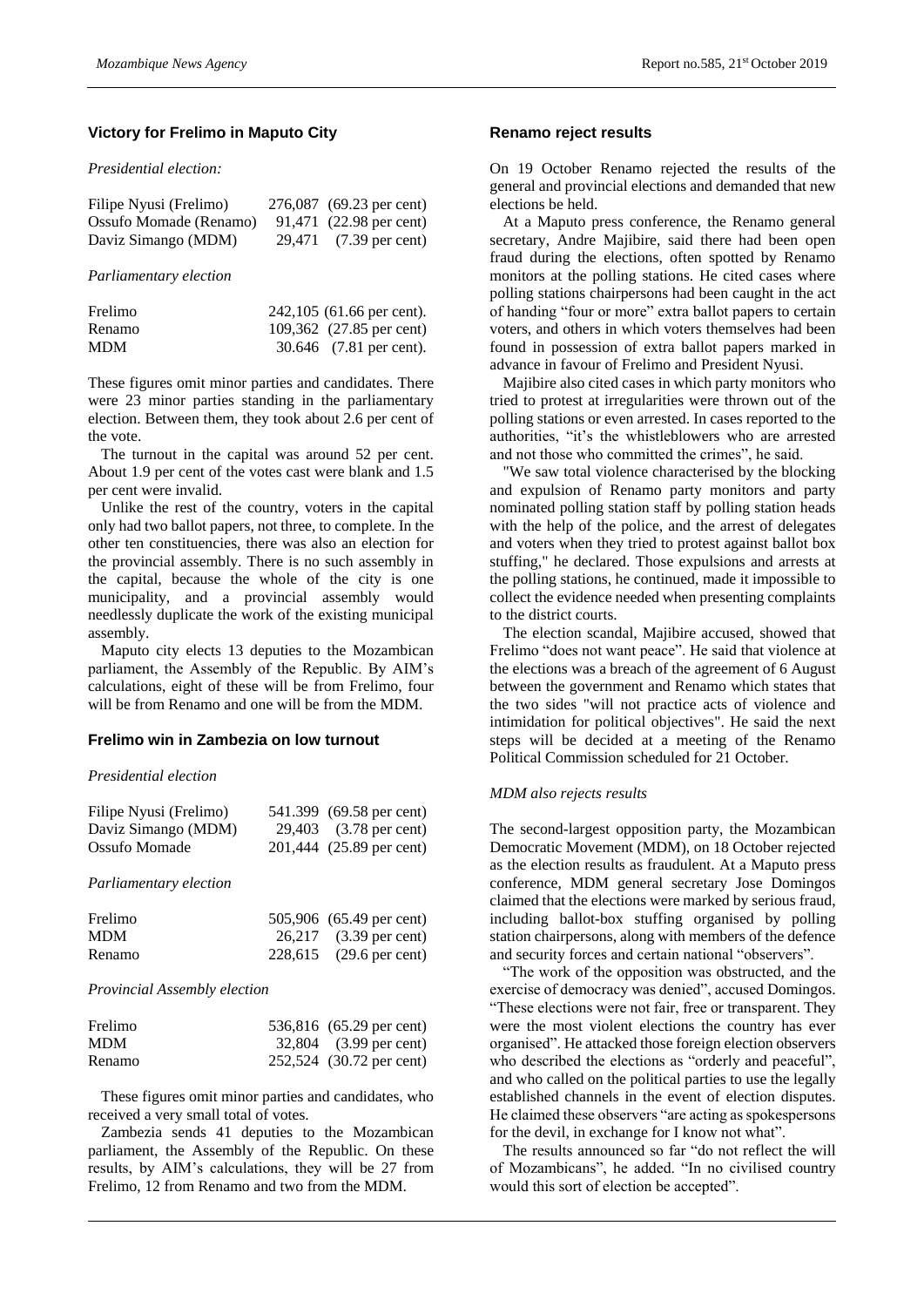## **EU allocate €10 million for humanitarian aid**

The European Commission on 10 October announced that it is to disburse a further  $\epsilon$ 10 million (about US\$11) million) for humanitarian assistance in Mozambique for the victims of the two tropical cyclones that hit the country earlier this year.

According to Christos Stylianides, the Commissioner for Humanitarian Aid and Crisis Management, "tropical cyclones Idai and Kenneth left a trail of destruction that is still being felt by the most vulnerable in Mozambique. The European Union is reinforcing humanitarian support to deliver emergency food aid and health care. We will also step up support for communities to be better prepared for future natural disasters". He added, "we are committed to supporting Mozambique for as long as it takes".

The new aid package will increase resources for emergency food and nutritional support, health care, and disaster preparedness.

The European Union allocated €11 million in 2019 for disaster relief in the immediate aftermath of the tropical cyclones and for preparedness measures. In addition, the European Union Civil Protection Mechanism was activated with Member States sending 60,000 relief items, search and rescue teams, communications support, medical services and water treatment, and a coordination support team of EU experts. The European Union financed three-quarters of the transport costs of these teams and equipment, amounting to more than  $64$ million.

According to the European Commission, the EU will also provide funds for reconstruction as a result of promises made at the International Donors Conference in Beira in May. The EU pledged  $\epsilon$ 200 million in recovery support for Mozambique after cyclones Idai and Kenneth, and to help the country strengthen its resilience and preparedness for natural disasters. Of this,  $€100$  million will come from the European Development Fund, with the rest coming from loans through the European Investment Bank.

## **Senior judge expelled from judiciary**

Alexandre Njovo, the former presiding judge of the Maxixe City Court, in the southern province of Inhambane, has been expelled from the judiciary for theft, reports "O Pais" on 18 October.

Njovo was presiding judge in Maxixe for almost two years, from early 2017 to late 2018. An audit of the court's accounts for that period showed that Njovo and a court registrar, Francisco Cumbane, stole more than 2.7 million meticais (about US\$43,500).

According to a dispatch from the Higher Council of the Judicial Magistrature (CSMJ), the regulatory body for judges, cited by "O Pais", thefts from the court's accounts began almost as soon as Njovo took office. Njovo signed cheques drawn on the court's accounts in favour of Cumbane, and To try and hide the thefts, Njovo and Cumbane tore up the stubs of the court's

cheque books. Njovo also asked his brother, the manager of a building company, to provide fake receipts that would justify the disappearance of the money.

Disciplinary proceedings against Njovo began on 10 April this year, and on 9 October the CSMJ decided to expel him from the ranks of the judiciary. It also sent the relevant documents to the Public Prosecutor's Office to initiate criminal proceedings against Njovo and Cumbane.

## **Military officer sentenced for illegal logging**

The Sofala Provincial Court, sitting in the central city of Beira, has sentenced a senior military officer to 12 years imprisonment for illegal logging, attempted bribery, and possession of illegal weapons, according to a report in the newssheet "Carta de Mocambique" on 9 October.

The officer is Lt-Col Artur Vasco Jambo, whose workers were caught on 21 November 2018 in Gorongosa district in possession of 20 logs of the protected tree species mondzo (leadwood: with the scientific name combretum imberbe).

## **Inflation almost negligible**

Prices remained virtually stationary in the main Mozambican cities in September, according to the latest figures on inflation from the National Statistics Institute (INE). Based on the consumer price indices for the three largest cities (Maputo, Nampula and Beira), the INE puts the inflation rate for September at just 0.1 per cent.

The main price rises in September were for groundnuts (7.3 per cent), dried fish (2.6 per cent), wine (3.4 per cent), butter beans (2.1 per cent), and printed fabrics  $(1.1$  per cent).

The prices of various other goods declined over the month. The main price reductions were for tomatoes (6.8 per cent), onions (3.4 per cent), coconuts (4.1 per cent), lettuce (3.8 per cent) and diesel (1.1 per cent).

Inflation from January to September was only 1.28 per cent. Prices rose slightly between January and April, and then fell for the three month period from May to July. As from August, the trend has been one of a slight overall price increase. On current trends, by the end of the year the inflation rate for all of 2019 could be less than two per cent.

Inflation for the entire previous year (1 October 2018 to 30 September 2019) was 2.01 per cent. This is a startling victory for the anti-inflationary policies of the Bank of Mozambique. In March 2017, annual inflation had been running at over 21.5 per cent.

The September inflation rate varied between the three cities. The monthly inflation rate was highest in Nampula at 0.3 per cent, following by Maputo on 0.11 per cent. In Beira, prices fell and so inflation was minus 0.25 per cent.

This is a condensed version of the AIM daily news service - for details contac[t pfauvet@live.com](mailto:pfauvet@live.com)

\_\_\_\_\_\_\_\_\_\_\_\_\_\_\_\_\_\_\_\_\_\_\_\_\_\_\_\_\_\_\_\_\_\_\_\_\_\_\_\_\_\_\_\_\_\_